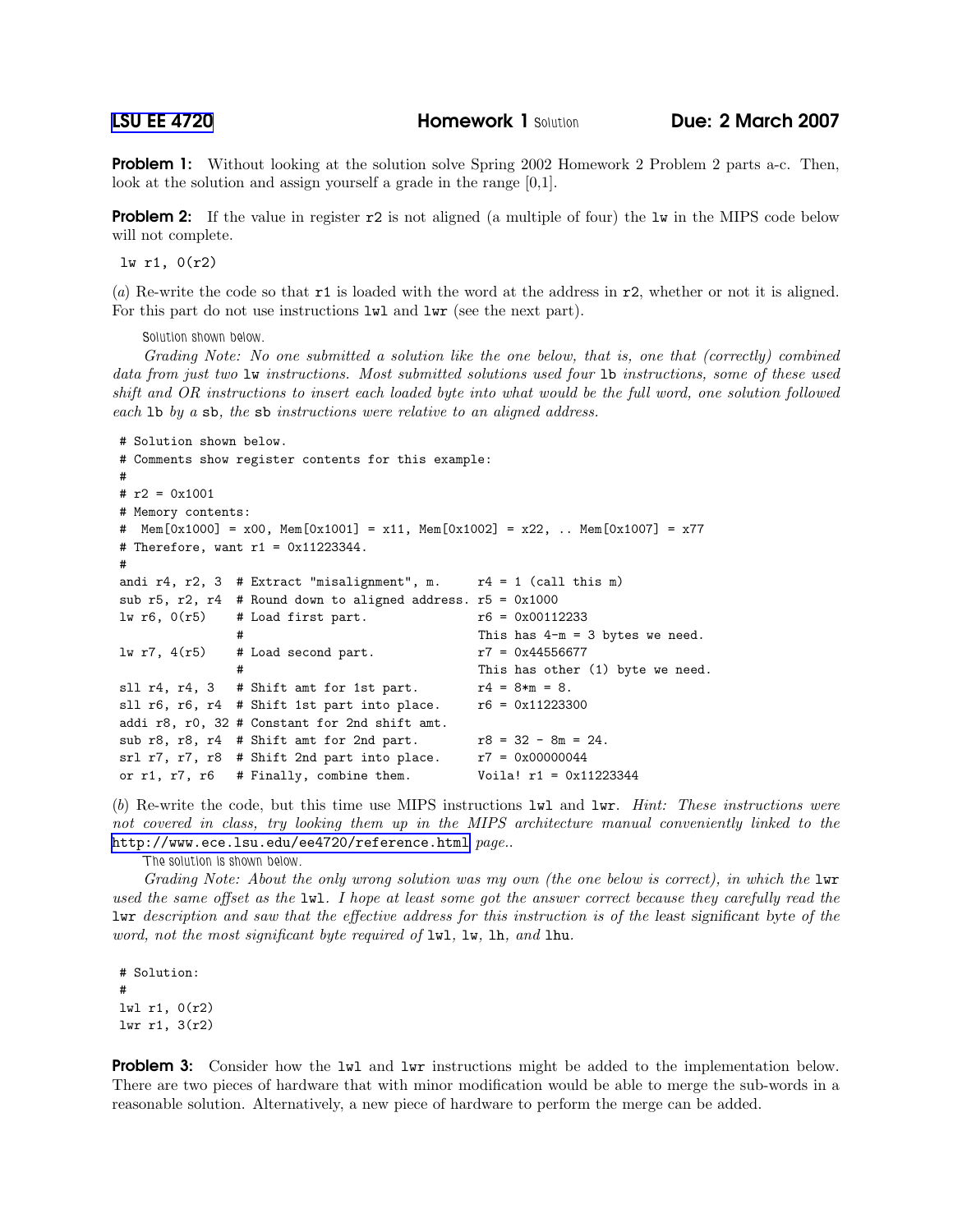

(a) Show how the hardware can be modified.

- If your solution relies on an existing component to perform the merge indicate which component and why that can be easily modified to do the merge.
- As with other MIPS instructions  $1wl$  must spend one cycle in each stage (except when stalling). An implementation must merge some bytes of the value loaded from memory with the existing register contents. Here are three reasonable solutions:

Merge in memory port: For an ordinary load instruction the data-in to the memory port in the ME stage has the rt register value, which is ignored. Since the memory port "automatically" gets the old value and it retrieves the new value, have it merge the two together. Some of the hardware needed to do that, namely hardware to shift the loaded value into the correct place, is already there. (More on this later in the semester.) Making whatever changes are necessary to do the merge might not add to the critical path because most of the hardware is already there.

Merge in the WB stage using new hardware: The new hardware would have as inputs the WB.MD pipeline latch, a new WB.rtv pipeline latch, the low two bits of WB.alu (for alignment), and control bits. The output would connect to a new input of the WB mux. Because of the time needed for the merge with this alternative it might not be possible to bypass to EX from WB.

Merge within the register file: A slightly modified memory port shifts the loaded value into the correct position (it already does that for lb and lh) and the loaded value reaches the register file following the existing data path. A modified register file will write only those bytes of the register which are to change, the others will remain unchanged. New control logic (perhaps placed in the WB stage) will examine address bits to see which bytes of the register to write.

Here is a solution that would work but would be too slow:

Merge in the ME stage (not the mem port): New hardware merges the output of the memory port and ME.rtv. (The hardware would otherwise be the same as the merge-in-the-WB-stage option above.) This would be too slow because memory is considered to be on the critical path and anything delaying a signal between, say, the memory port out and the pipeline latch would be lengthening the critical path.

(b) Show how the code below would execute on your solution. Pay attention to dependencies. Feel free to propose an alternate solution to reduce the number of stalls.

```
# Execution for merge-in-memory-port solution.
# Cycle 0 1 2 3 4 5 6 7 8 9
add r1, r3, r4 IF ID EX ME WB
lwl r1, 0(r2) IF ID ----> EX ME WB
sub r5, r1, r6 IF ----> ID -> EX ME WB
```